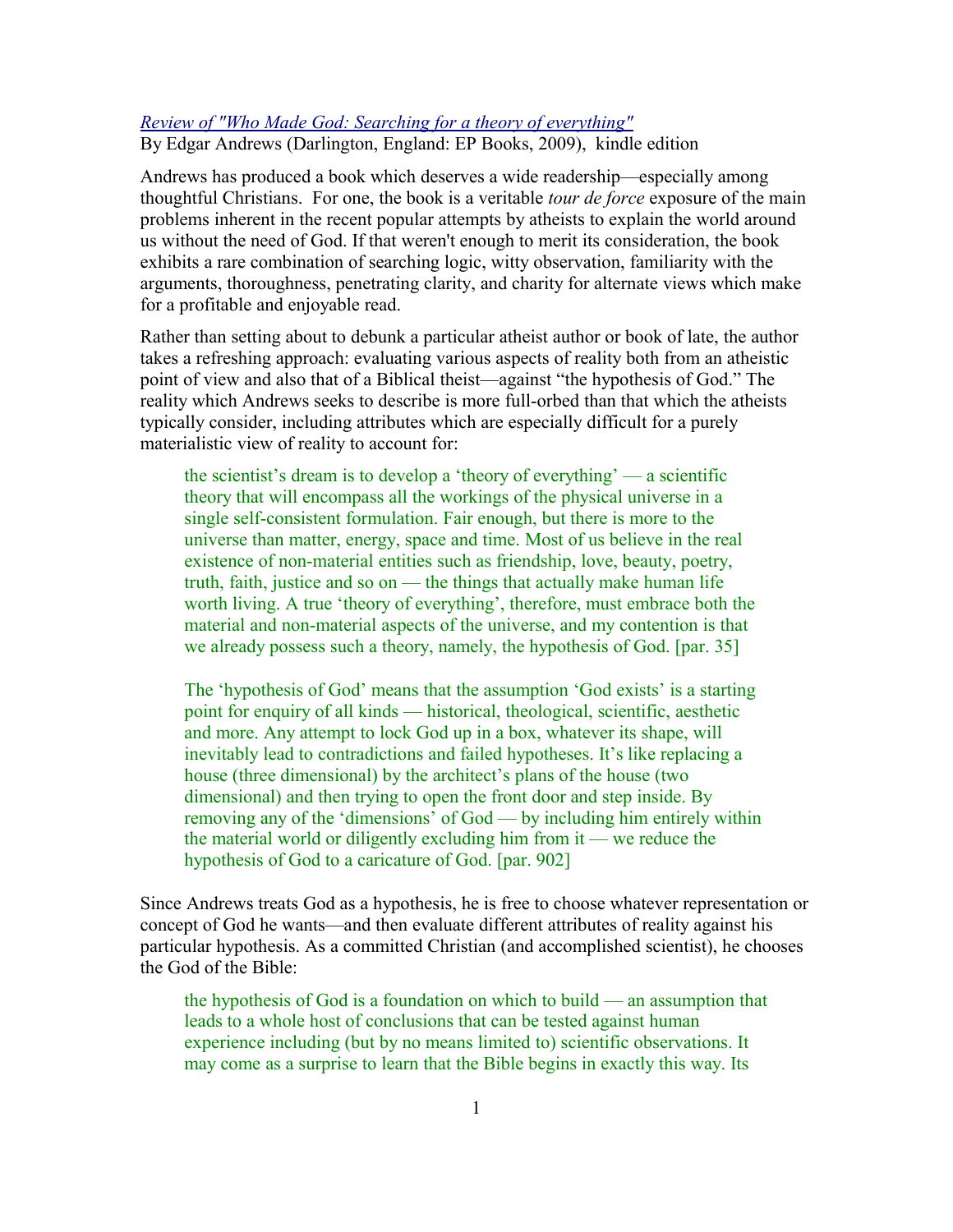opening words are, 'In the beginning God created the heavens and the earth' (Genesis 1:1). The first four words constitute an assumption that someone called 'God' exists and is sufficiently real to have created the real universe (the Hebrew word 'created' implying 'creation out of nothing' — *creatio ex nihilo*). That's quite an assumption; it is in fact the hypothesis of God. [par. 908]

As Andrews considers various questions in the light of his hypothesis, he touches upon a wide range of ideas and considerations which bring clarity to the debate concerning the origin of the universe and mankind.

Andrews' general pattern is to identify an attribute of reality (e.g., matter, energy, truth, justice, language), consider how atheists attempt to explain its origin and operation, and then to evaluate it against his "hypothesis of God." In each case, he shows that his hypothesis of (the Biblical) God provides a superior explanation to that of atheism. In other words, given the attributes of reality—both material and non-material—the Biblical revelation of God provides the needed explanatory power in comparison with the stance that the Biblical God does not exist.

When discussing aspects of reality such as entropy, love, law, communication, and justice, Andrews appeals to the Biblical explanation of the fallen nature of man and the resulting cursed condition of the universe such that the gospel naturally enters the presentation—but not in a "preachy" way. The work is apologetic in every sense: both in its appeal as an explanation of reality, but also in its recognition of the fractured state of the creation, the need for its subsequent restoration centered in the work of Jesus on the cross, and the implications on a personal level.

He is especially good at identifying flawed assumptions which often underlie atheist arguments. For example: in asking the question "Who Made God?" – as if those who identify God as the prime-mover are on the hook to explain who or what caused God:

Because cause and effect is only proven for the physical world, we can no longer insist that cause and effect are relevant when it comes to the origin of a spiritual entity like God. Therefore God doesn't have to have a cause — he can be the ultimate uncaused cause, a being whom no one made. [par. 295- 297]

The atheist assumes that nothing exists beyond the material, but then fallaciously attempts to reason beyond the material realm using laws and concepts which are derived purely from within the material realm. This proves to be one of several Achilles heels for the atheist.

Andrews is also insightful when addressing the limitations of science and evaluating its proud claims of having "solved" and "explained" so much of the world around us in a material way such that we know "understand" what was once a mystery requiring God:

science can describe the fundamental structures of matter, energy, space and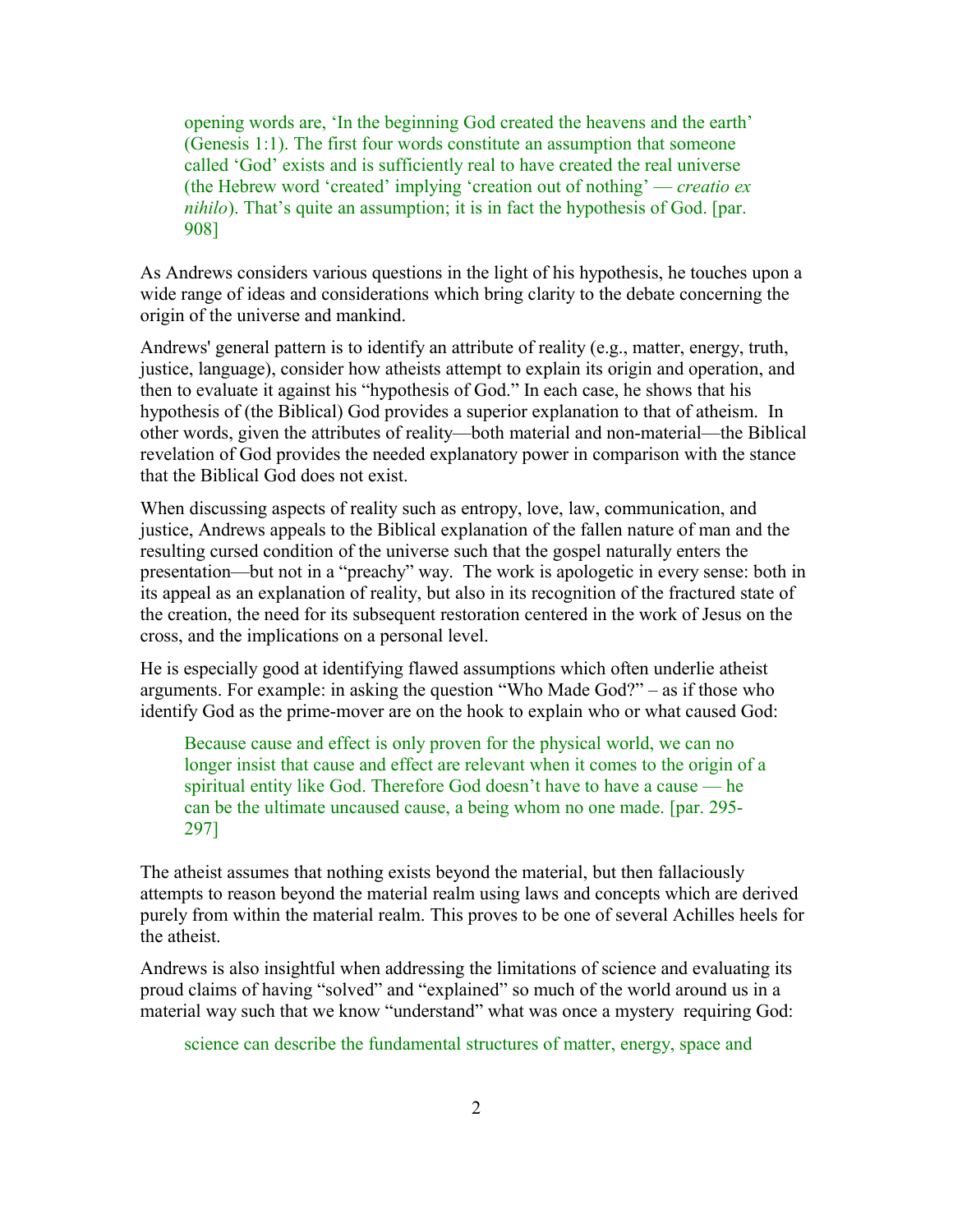time but can hardly be said to explain them. [par. 323]

far from explaining everything, science actually 'explains' nothing. What science does is describe the world and its phenomenology in terms of its own specialized concepts and models — which provide immensely valuable insights but become increasingly non-intuitive as we dig ever deeper into the nature of physical reality. [par. 341.]

A genuine explanation, I suggest, would consist of a train of reasoning that leads back only to premises that are intuitive or self-evident. But scientific 'explanations' definitely don't do that. [par. 372]

Along the way, Andrews touches upon aspects of physics (both astro- and sub-atomic), quantum theory, string theory, and other concepts frequenting many of the latest popularlevel treatments of the physics. He also notes that as physics and cosmology delve ever deeper into the mysteries of the nature of reality, the proposed explanations become more complex and less intuitive in their explanatory power.

But beware; the 'explanation' or simplification achieved by string theory comes at an incredible price in credibility — there is nothing here remotely resembling the self-evident end-point that would denote an honest-togoodness explanation. I already said that for all this to work, the strings themselves have to be so tiny as to be almost non-existent. You would need 10<sup>26</sup> of them end to end to stretch from one side of an atom to the other that's not 1,000,000 of them or even 1,000,000,000 of them, but 'one followed by 26 zeros' of them. That's an awful lot of strings though not, of course, all that much string. Needless to say, we have no hope of ever actually seeing such strings — we can only infer their existence from the success of the theory (or their non-existence if the theory fails). Oh, and that's not all. For these strings to 'do their stuff' they must exist not in one dimension like any self-respecting thread, nor in the three dimensions of space, and not even in the four dimensions of space-time. They must wriggle around in ten, eleven or even twenty-six dimensions (take your pick) depending on the version of string theory you prefer. Now there's magic for you! Or perhaps it's just a conjuring trick? No, it's called physics and a great deal of serious and expensive research is being devoted to it at this very moment., [par. 665.]

The author's wit and wry humor are easily seen in numerous passages, including the following which discusses the oft-heard just-so explanation of the critical role of science in dispelling the darkness and superstition of the past:

The argument goes like this. During the aeons before science (let's call this period BS) human beings were incredibly primitive and ignorant. They understood very little about the world in which they lived and certainly could give no logical explanations for the phenomena they observed or the experiences they underwent. However (giving credit where credit is due) they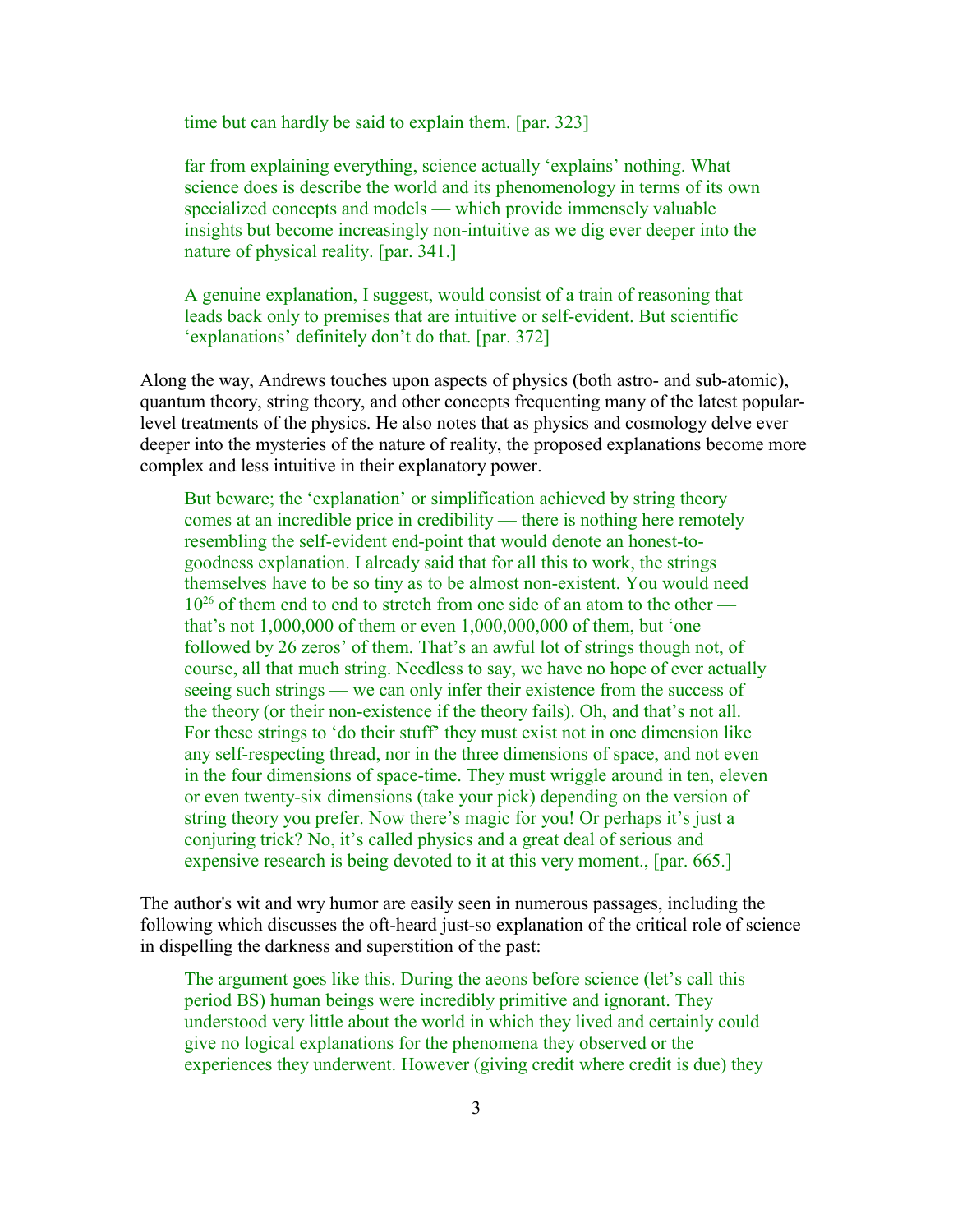found a simple and ingenious solution — they invented one or more invisible deities and blamed him (or them) for anything they couldn't understand. Thus 'God' comfortably filled the gaps in their knowledge — though this was not too obvious at first because, of course, they were so stupid that their 'knowledge' consisted entirely of gaps. With the dawn of modern science (*anno scientiae* or AS) from the seventeenth century onwards, all this began to change. The stars and planets ceased to be chess pieces manipulated by a capricious deity and were found to obey simple mathematical laws. All kinds of other natural phenomena were similarly explained as they yielded to scientific enquiry. The final mystery — that of life itself and the nature of man — eventually evaporated like mist before the rising sun of Darwinian evolution. One by one, the gaps in human knowledge that once could only be filled by invoking God have been filled instead by science, and God has been declared redundant. This, at least, is the narrative we are urged to accept as universal truth today. Predicated as it is upon man's universal ignorance prior to AS, this scenario puts me in mind of Mark Twain's wry comment about his dad: 'When I was a boy of 14, my father was so ignorant I could hardly stand to have the old man around. But when I got to be 21, I was astonished at how much he had learned in seven years.' However, evidently, science hasn't yet finished the gap-elimination job. Even the most hubristic atheism accepts that some gaps still remain in our knowledge, into which religious souls will go on squeezing God. Little things, like what caused the universe; how life arose; what evolutionist Theodore Dobzhansky called 'the biological uniqueness of man'; and the whole question of human morality and the meaning of life. But of course, these are mere details and materialistic science will eventually come up with answers to all these questions leaving no gaps for God to fill. Like Lewis Carroll's Cheshire cat, he will vanish away, leaving only the smile (or frown?) behind. [par. 1261-1275]

This view of the deity is a parody on religion that has never been embraced by thinking man. As we saw in the previous chapter, when Johannes Kepler discovered the mathematical laws of planetary motion he didn't say, 'Well, that's one less thing to explain by appeal to God.' Instead, he claimed that the very laws he had discovered were the 'thoughts' of a transcendent Deity. [par. 1281]

## The book is anything but a dry read! :-)

I especially enjoyed Andrews' evaluation of Richard Dawkins' contention that even miraculous events, such as the hand of a marble statue moving spontaneously, are possible *given enough time*. This is a variation of the standard argument among evolutionary authors that no matter how unlikely an event, it *will* happen given a long enough time such that exceedingly small probability becomes certainty. (They need naturalistic explanations for such "miracles" in order to assert that life began spontaneously from non-life by chance.) Andrews shows that various real-world factors